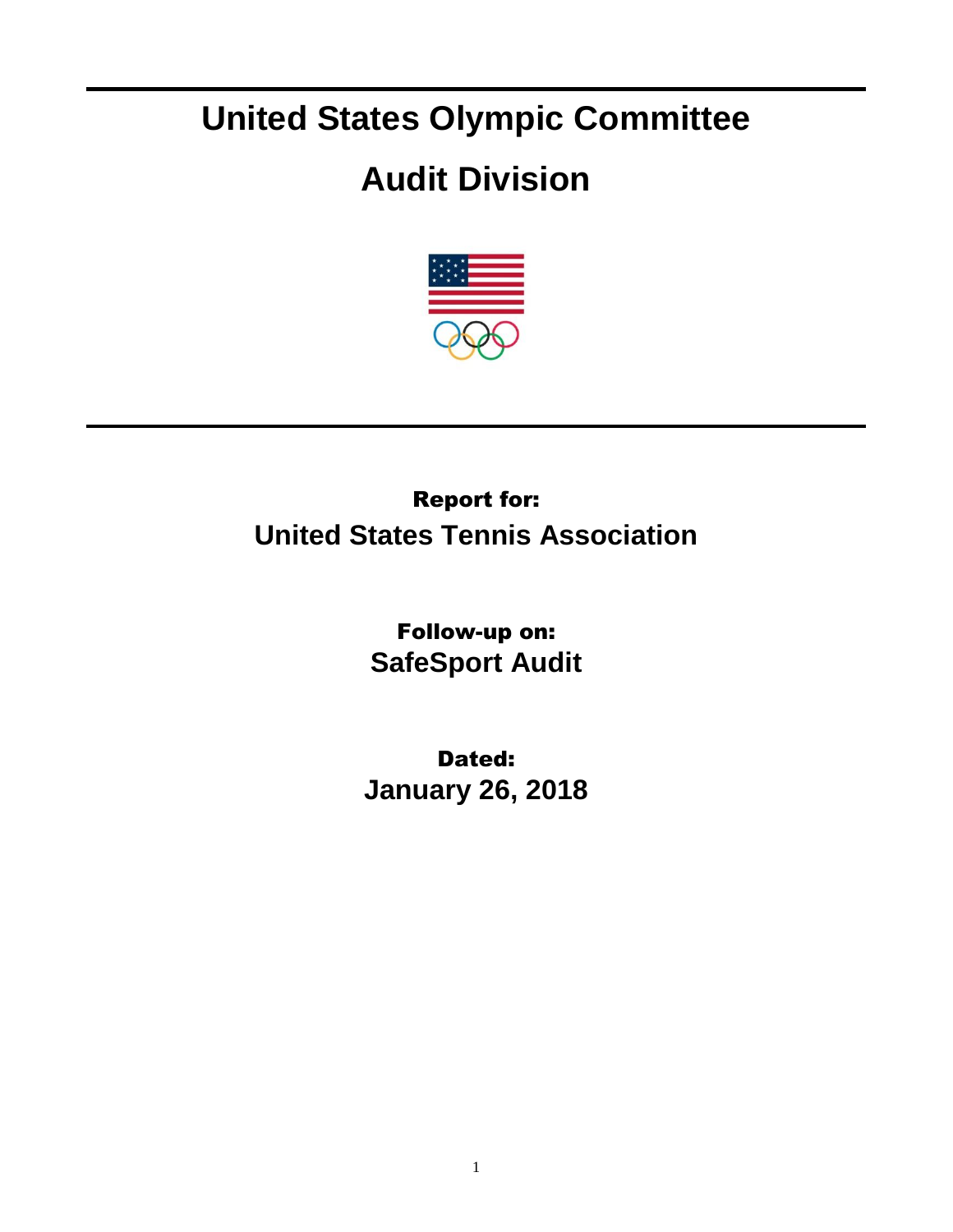UNITED STATES OLYMPIC COMMITTEE 1 Olympic Plaza Colorado Springs, CO 80909



January 26, 2018

Gordon Smith Executive Director United States Tennis Association

Dear Gordon,

During the second and third quarter of 2017, Baker Tilly Virchow Krause (Baker Tilly) performed a SafeSport audit of the United States Tennis Association (USTA). The purpose of the follow-up review is to report on the status of recommendations from the SafeSport audit of USTA dated October 2017. Our methodology was limited to communication with USTA and a review of various policies provided by the organization. The Audit Division did not perform additional audit work to verify action was taken. However, SafeSport will be tested during the routine audit process going forward.

The review found that both recommendations were implemented and are considered closed. USTA was prompt to implement the two recommendations in the SafeSport audit.

Ellen A Sent

We thank you and your staff for assisting in the follow-up review.

Sincerely,

fit Julle

Bridget Toelle, CPA, CIA Ellen Senf Senior Director, Audit Staff Auditor

cc: Scott Blackmun Katrina Adams Rick Adams Lauren Tracy Gary Johansen Chris McCleary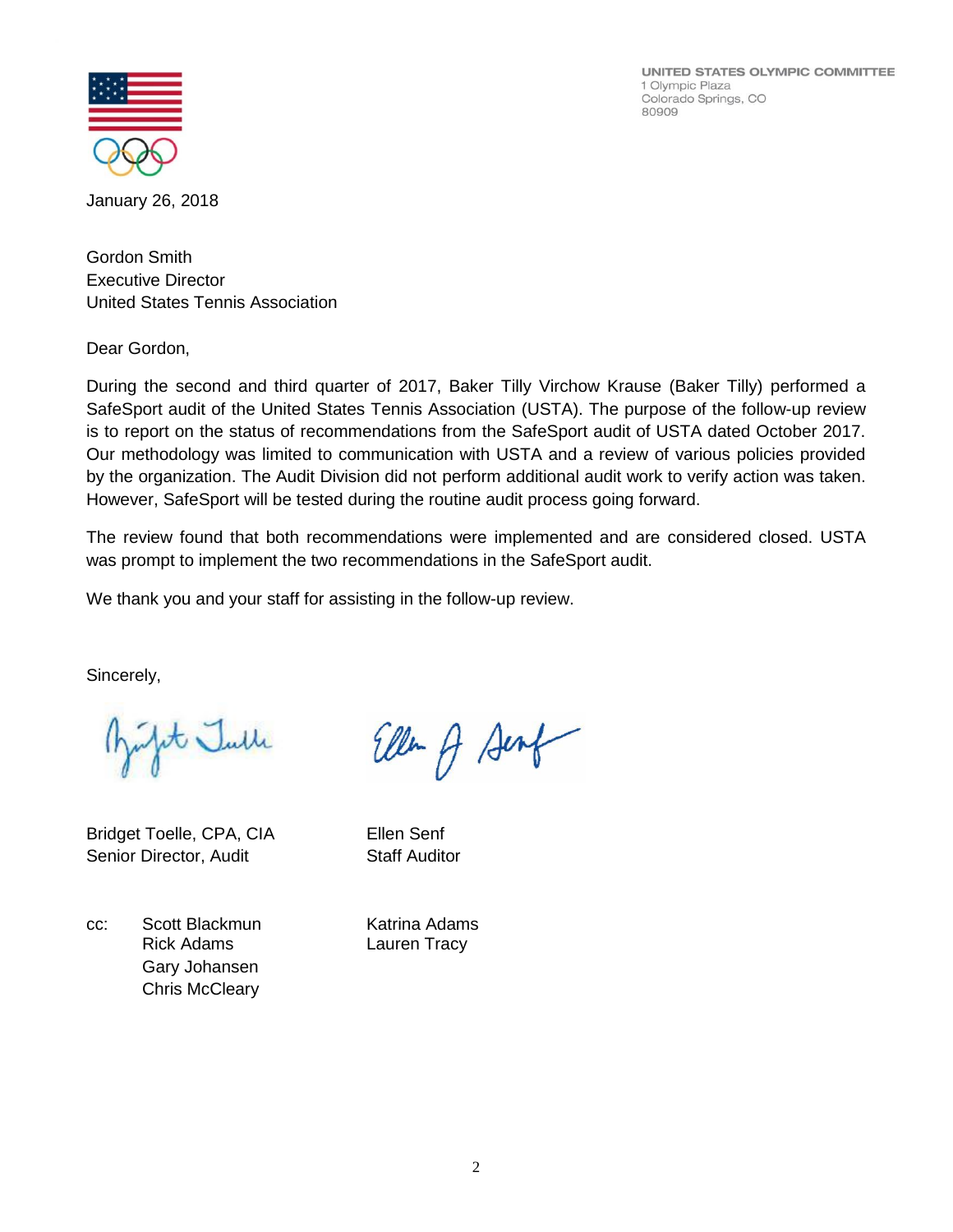

## *SafeSport Follow-up Report*

**United States Tennis Association**

| <b>Follow-up</b>   | <b>Recommendation</b>                                                                                                                                                                                                                                                                                                                                                                                                                                                                                                                                                                                                                                                                                       | <b>Management</b>                                                                                                                                                                                                                                                                                                                                                                                                                                                                                                                                                                                                                                                                                                                                                                                                                                                                                                                                                                                                                                                                                                                                                           | <b>Follow-up</b>                                                                                                                                                                               |
|--------------------|-------------------------------------------------------------------------------------------------------------------------------------------------------------------------------------------------------------------------------------------------------------------------------------------------------------------------------------------------------------------------------------------------------------------------------------------------------------------------------------------------------------------------------------------------------------------------------------------------------------------------------------------------------------------------------------------------------------|-----------------------------------------------------------------------------------------------------------------------------------------------------------------------------------------------------------------------------------------------------------------------------------------------------------------------------------------------------------------------------------------------------------------------------------------------------------------------------------------------------------------------------------------------------------------------------------------------------------------------------------------------------------------------------------------------------------------------------------------------------------------------------------------------------------------------------------------------------------------------------------------------------------------------------------------------------------------------------------------------------------------------------------------------------------------------------------------------------------------------------------------------------------------------------|------------------------------------------------------------------------------------------------------------------------------------------------------------------------------------------------|
| <b>Status</b>      |                                                                                                                                                                                                                                                                                                                                                                                                                                                                                                                                                                                                                                                                                                             | <b>Response</b>                                                                                                                                                                                                                                                                                                                                                                                                                                                                                                                                                                                                                                                                                                                                                                                                                                                                                                                                                                                                                                                                                                                                                             | <b>Action</b>                                                                                                                                                                                  |
| <b>Implemented</b> | USTA must require that individuals it<br>formally authorizes, approves, or<br>appoints (a) to a position of authority<br>over, or (b) to have frequent contact<br>with athletes complete education and<br>training requirements in a timely<br>manner and before they have<br>contact with athletes to provide<br>assurance that they are educated on<br>the requirements of the Athlete<br>Safety Standards. USTA must<br>consistently track and verify<br>education and training requirements<br>are met for all required individuals.<br>USTA should review the testing<br>results and require all necessary<br>individuals to complete the<br>necessary requirements (i.e.,<br>education and training). | In regard to the education and<br>training, since the current<br>SafeSport training platform<br>cannot integrate to the USTA<br>registration and tracking<br>systems, much of the tracking<br>and oversight for the 18,000<br>USTA users must be managed<br>manually. On November 6,<br>2017, the U.S. Center for<br>SafeSport is expected to<br>release its new learning<br>management system which<br>will provide the USTA the first<br>opportunity to integrate the<br>online training and education<br>into the USTA's existing<br>registration and relevant<br>member management<br>systems, including an<br>automated verification<br>functionality. Once linked, the<br>USTA is confident that<br>education and training<br>requirements will be tracked<br>more efficiently, leading to<br>greater compliance. Until the<br>integration occurs, the USTA<br>will continue to actively<br>communicate and follow-up<br>with those individuals who<br>have not completed the<br>education module. We agree<br>with the recommendation and<br>will respond to the USOC with<br>a detailed plan to ensure<br>compliance with the current<br>NGB Athlete Safety Policy. | <b>USTA</b> has<br>implemented a<br>process to ensure all<br>required individuals<br>complete SafeSport<br>education and<br>background checks<br>before they have<br>contact with<br>athletes. |